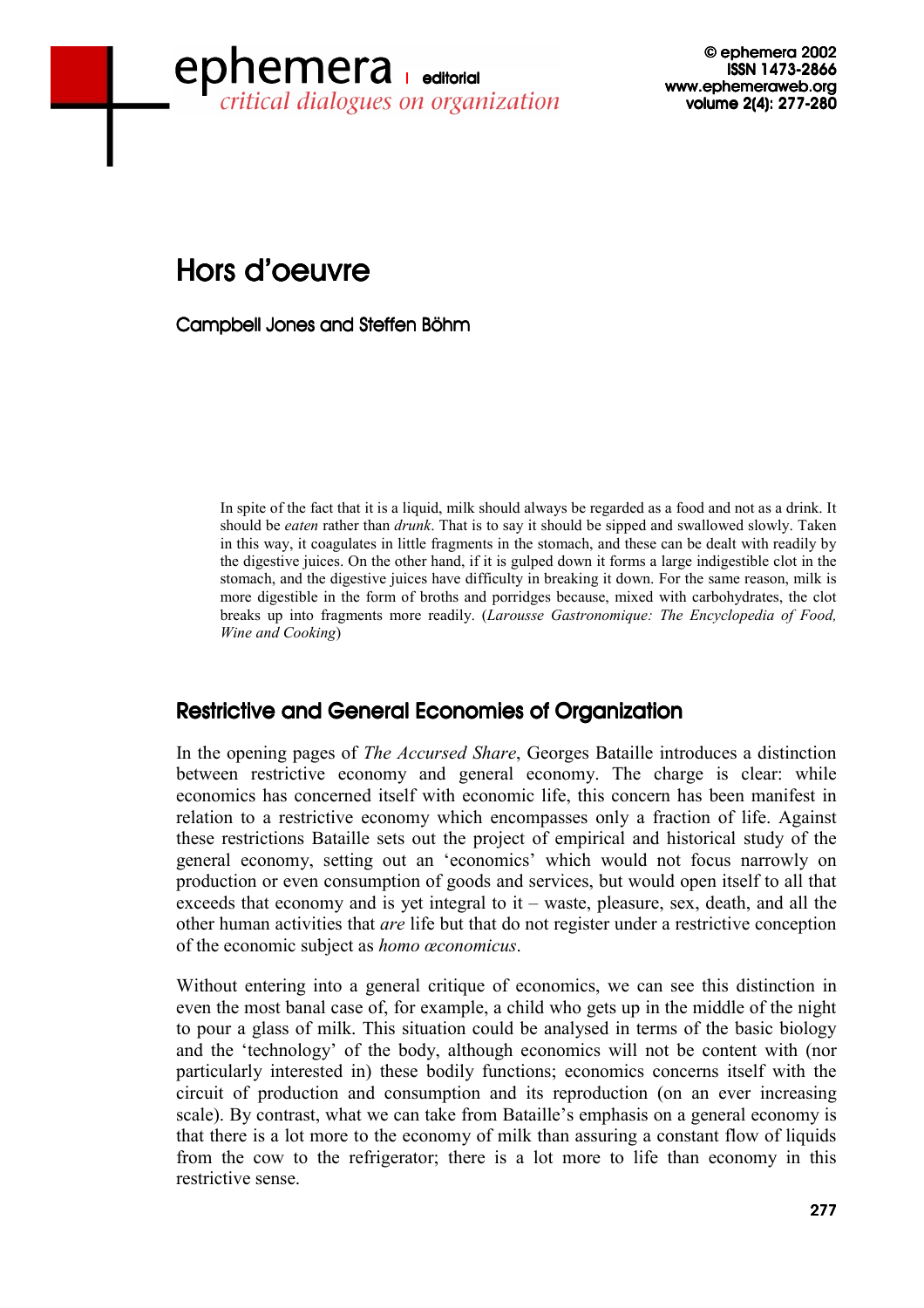Beyond the dirty cup left on the kitchen bench, what of the sheer waste of food in the First World, objectified by the milk and butter mountains of the European Union? Or companies such as Nestlé, which make huge profits selling milk powder to African families who don't have access to clean water? Or the whole way agriculture is done today, the way it has become a global business, the way the global market demands 'fresh' food to be sent around the world in container ships, truck lorries and airplanes? What about the environmental and social costs of the restrictive economy of milk?

But general economy is not just about a cost/benefit analysis of the restrictive economy (although it will obviously include this too). This would itself imply too much restriction. What this 'general' points to is a testing of the limits and boundaries of economy as such. General economy can thus not necessarily be named, because it is at the limit of language; there is something unnameable, invisible and secret about the general economy, something that exceeds our 'normal', restrictive understanding of economy, something that is beyond, yet part of us.

Of course there are no simple dividing lines between the restrictive and the general. If this is not a 'binary' in the normal sense, this framing of the restrictive and the general might still help us to think about 'organization'. To simplify, we might say that the rules of discursive formation in Organization Studies, Organizational Behaviour, Organizational Development, Organizational Psychology and the Sociology of Organization have tended to privilege a restrictive economy of organization.

Against this restrictive economy of organization it might be possible to begin to designate a field of what could be called a 'general economy of organization'. This general economy of organization would not necessarily even mention specific organizations but would be more interested in organization as a basic social and political process. This organization hence both exceeds and makes 'organizations' possible. As a first approximation of the general economy of organization, we might speak of a process of what has been called the 'production of organization', although the risk is that even this is too restrictive. There is no point of generalising the concept of production if this leads us to a vacuous generality, one that is afraid to speak of the specificities of the concrete relations of domination that surround us today. The general economy of organization is, therefore, not simply one that speaks of generalities but one that names, specifies and resists these forces of restriction.

### **Danger**

Restriction brings comfort, of course. The comfort of home. Whenever we leave this comfort, this warmth of home, we risk the greatest of dangers. But is this true? Any sense of comfort that restrictions give us have at least the possibility of being shown up as illusory. Think of the violence of home, the repeated recurrent physical and discursive injury that is, for so many, the normal experience of home. If leaving home is risky, we should never forget that we can incur just the same risk of danger, and even greater ones if we stayed in, and more so if we don't have the option of getting out.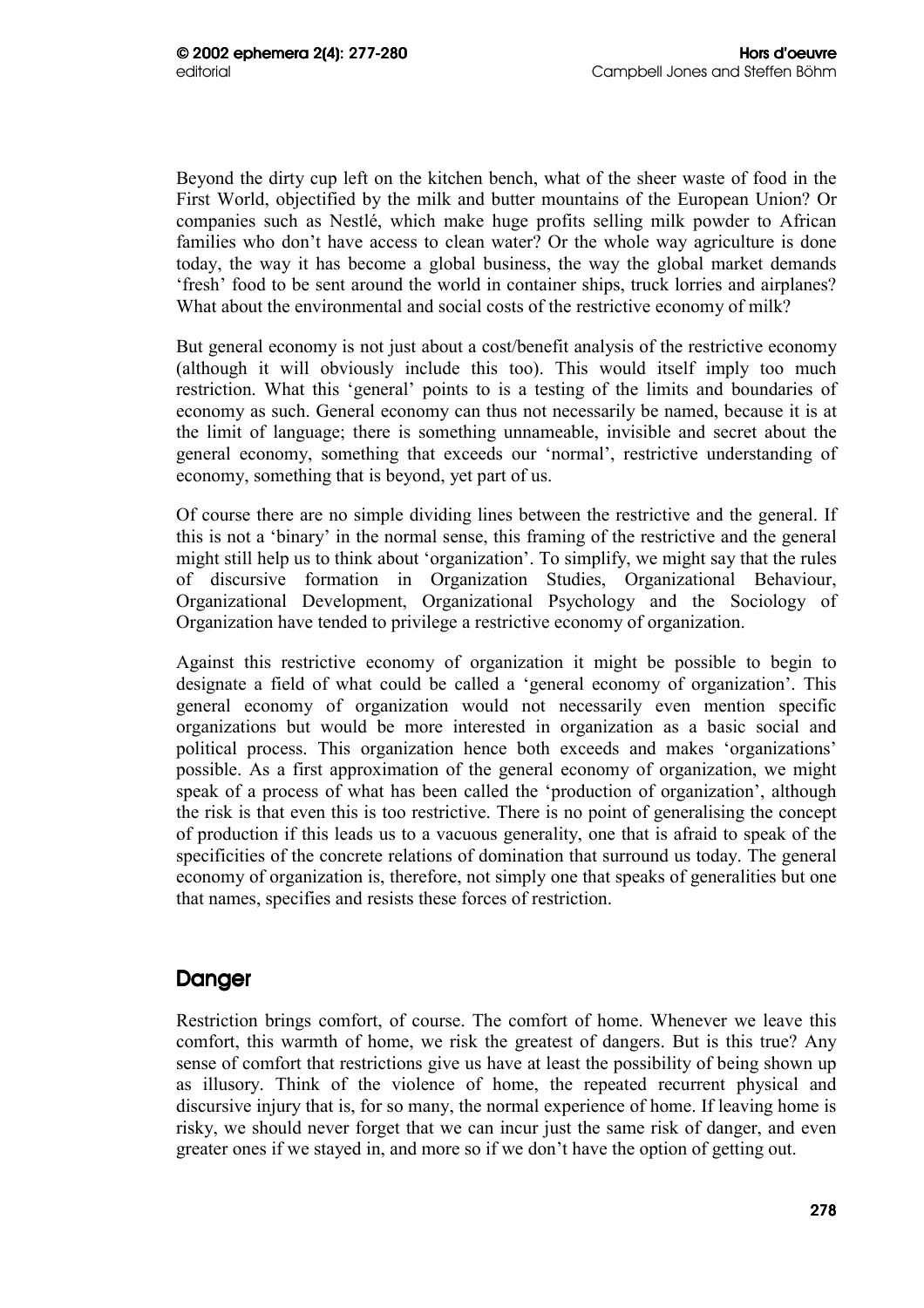If we wanted to open out towards a general economy of organization then we face these risks. We don't want to stay in; that is for sure. But if we go out then we risk humiliation, misunderstanding, ridicule. Some will say that we are not even talking about organization any more. 'That's not *really* organization theory, is it!' Quite seriously, we don't want this to be the reaction. We *do* want to talk about organization, and even about organizations. But we think that a lot of what is done in the name of organization is too restricted. Hence the need for organization to be opened up, generalised as it were. But for us, a general economy of organization would not fall outside of what might 'properly' be asked of organization, but would, from the inside, test the limits of precisely that proper, restrictive, notion of organization.

There are practical questions here. If we set out our stall in relation to a general economy of organization, how do we know, as editors, what we should allow to be said? What do we publish? Isn't the first rule of democracy that there is no *a priori* disqualification of discourse, that is, that in a democracy, one must be able to say anything? But then, how do we balance this democratic demand for free speech with the obvious risk of letting anything go? Max Weber is clear in this regard: democracy and bureaucracy go hand in hand. The simple formula: no democracy without bureaucracy. And this is the bind that we face as editors who might want to open the question of organization beyond its current state within a restrictive economy. Should we publish anything that is critical, experimental or speculative, in content or in form, of the general economy of organization? The answer to this is obviously negative. But at the same time, we are forced towards a positive answer, insofar as it is our responsibility, the responsibility of the university, to forever engage in exactly this critique, experimentation and speculation.

Whenever we say, write or teach something, whenever we leave the house in the morning, there are innumerable dangers we are facing. But we *do* need to leave the house, we can't just stay in all day and watch TV. And in the process of leaving we face the danger that we might run into something unexpected. That's always the danger. We might have just popped out for a bottle of milk, but suddenly encounter something radically Other, perhaps in the form of fluids that we simply cannot comprehend. Unless we have the patience to try to understand. To stop. To listen. To think.

#### Gulping It Down...

With *ephemera* we have always tried to pose the question of what is 'normal' in relation to the question of organization; perhaps there has always been something *unheimlich*, uncanny or unhomely, about what we are doing. So, this is not a new beginning, we are applying the formula once again. We might like to think of the pieces in this issue, despite their liquid appearance, as food, rather than drink. That is, the pieces that we have assembled here should not be gulped down for fear that they might form an indigestible clot, something that the digestive juices are not able to deal with. They are all fragments, fractions, pieces, parts; they are all on the 'limit' of organization in a restrictive sense.